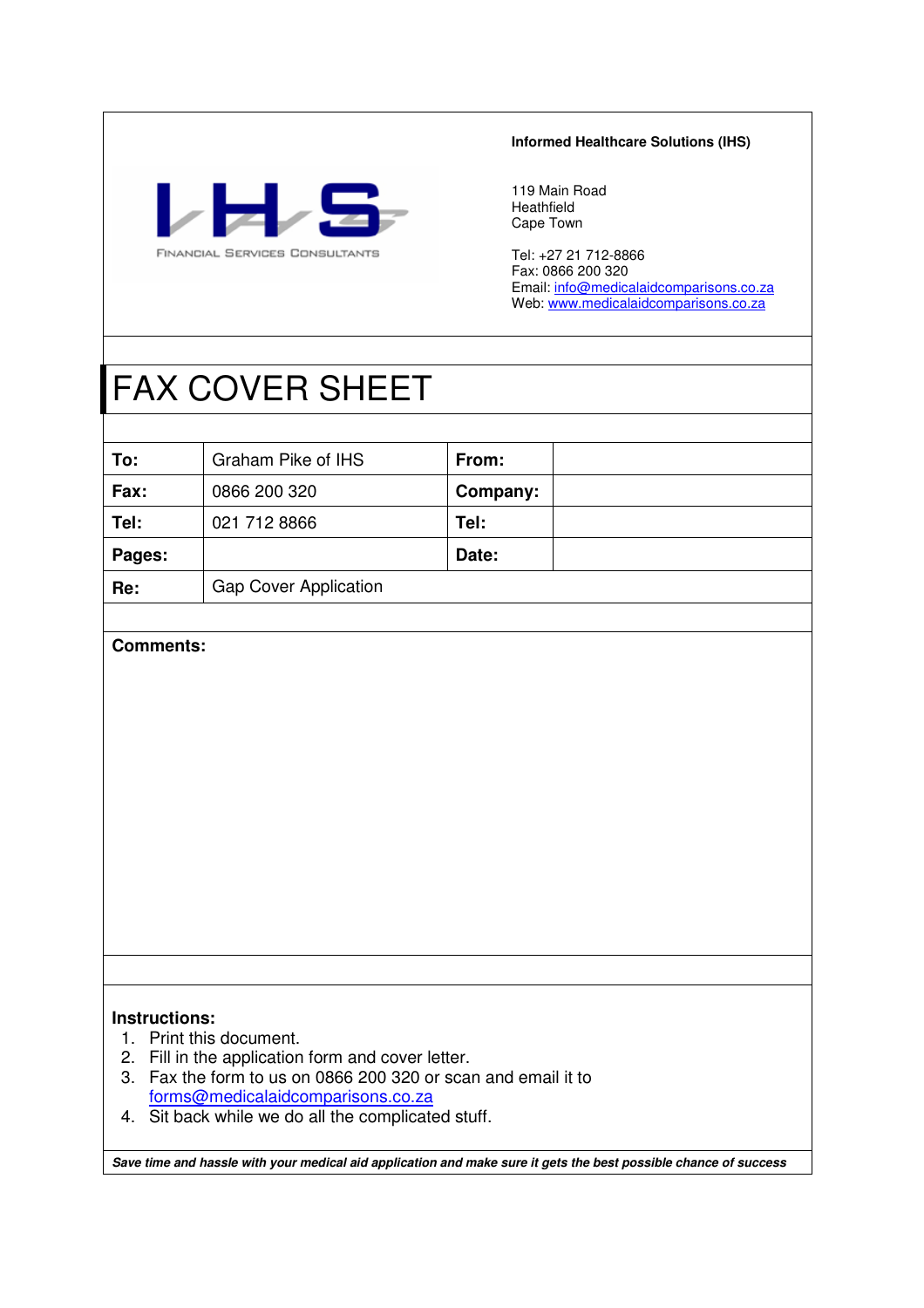

SIRAGO UNDERWRITING MANAGERS (PTY) LTD REG NO: 1993/001387/07 | VAT NO: 4950188724

PHYSICAL ADDRESS: Midrand Business Park, Building 3,<br>563 Old Pretoria Main Road, Midrand, 1685<br>POSTAL ADDRESS: PO Box 1115,<br>TEL NO: 010 599 1163 | EMAIL: applications@sirago.co.za

Compliance Officer: Moonstone Compliance (Pty) Ltd Financial Services Provider No: 4710

## **APPLICATION FORM 2019**

|                                                         | Please complete this form in black ink and CAPITAL letters                                                                                                                                                                                                                          |  |  |
|---------------------------------------------------------|-------------------------------------------------------------------------------------------------------------------------------------------------------------------------------------------------------------------------------------------------------------------------------------|--|--|
| Medical Scheme<br>membership no.:                       | Name of<br>Medical Scheme:                                                                                                                                                                                                                                                          |  |  |
| Medical Scheme<br>Option:                               |                                                                                                                                                                                                                                                                                     |  |  |
| Is this application part of a group?                    | yes<br>If YES, group name:<br>no                                                                                                                                                                                                                                                    |  |  |
| (Place a clear X inside the box)<br>Previous Gap Cover: |                                                                                                                                                                                                                                                                                     |  |  |
| Date Terminated:                                        | Date Joined:<br>Required Inception                                                                                                                                                                                                                                                  |  |  |
| Please attach Membership Certificate                    | Date:                                                                                                                                                                                                                                                                               |  |  |
| PRINCIPAL INSURED DETAILS                               |                                                                                                                                                                                                                                                                                     |  |  |
| Name and Surname:                                       |                                                                                                                                                                                                                                                                                     |  |  |
| ID number \ Passport:                                   | Miss<br>Dr<br>Other<br>Mr<br>Mrs                                                                                                                                                                                                                                                    |  |  |
| Date of birth:                                          | Email Address:                                                                                                                                                                                                                                                                      |  |  |
| Contact details:                                        | Work no.:<br>Home no.:                                                                                                                                                                                                                                                              |  |  |
|                                                         | Cell no.:<br>Fax no.:                                                                                                                                                                                                                                                               |  |  |
| Postal address:                                         |                                                                                                                                                                                                                                                                                     |  |  |
|                                                         | Code:                                                                                                                                                                                                                                                                               |  |  |
| Residential address:                                    |                                                                                                                                                                                                                                                                                     |  |  |
|                                                         | Code:                                                                                                                                                                                                                                                                               |  |  |
| <b>SPOUSE DETAILS</b>                                   |                                                                                                                                                                                                                                                                                     |  |  |
|                                                         |                                                                                                                                                                                                                                                                                     |  |  |
| Name and Surname:                                       | Miss<br>Dr                                                                                                                                                                                                                                                                          |  |  |
| ID number \ Passport:<br>Date of birth:                 | Mr<br>Mrs<br>Other                                                                                                                                                                                                                                                                  |  |  |
| Contact details:                                        | Email Address:<br>Home no.:<br>Work no.:                                                                                                                                                                                                                                            |  |  |
|                                                         | Cell no.:<br>Fax no.:                                                                                                                                                                                                                                                               |  |  |
| Medical Scheme                                          | Name of                                                                                                                                                                                                                                                                             |  |  |
| membership no.:<br>Medical Scheme                       | Medical Scheme:                                                                                                                                                                                                                                                                     |  |  |
| Option:                                                 |                                                                                                                                                                                                                                                                                     |  |  |
| <b>DEPENDANTS</b>                                       |                                                                                                                                                                                                                                                                                     |  |  |
| Dependants are:                                         | - Students up to the age of 27 (please prove full time enrolment)<br>- Spouse and/or dependant children up to the age of 21 years<br>- Adopted/foster child (please attach documentary proof)<br>- Provide studency proof or medical certificate if you are on the same medical aid |  |  |
|                                                         |                                                                                                                                                                                                                                                                                     |  |  |
| Name and Surname:                                       |                                                                                                                                                                                                                                                                                     |  |  |
| ID number \ Passport:                                   | Male<br>Female<br>Relationship to                                                                                                                                                                                                                                                   |  |  |
| Date of birth:                                          | applicant:                                                                                                                                                                                                                                                                          |  |  |
|                                                         |                                                                                                                                                                                                                                                                                     |  |  |
| Name and Surname:                                       |                                                                                                                                                                                                                                                                                     |  |  |
| ID number \ Passport:                                   | Male<br>Female<br>Relationship to                                                                                                                                                                                                                                                   |  |  |
| Date of birth:                                          | applicant:                                                                                                                                                                                                                                                                          |  |  |
|                                                         |                                                                                                                                                                                                                                                                                     |  |  |
| Name and Surname:                                       |                                                                                                                                                                                                                                                                                     |  |  |
| ID number \ Passport:                                   | Male<br>Female<br>Relationship to                                                                                                                                                                                                                                                   |  |  |
| Date of birth:                                          | applicant:                                                                                                                                                                                                                                                                          |  |  |
|                                                         |                                                                                                                                                                                                                                                                                     |  |  |
| Name and Surname:<br>ID number \ Passport:              | Male<br>Female                                                                                                                                                                                                                                                                      |  |  |
| Date of birth:                                          | Relationship to                                                                                                                                                                                                                                                                     |  |  |
|                                                         | applicant:                                                                                                                                                                                                                                                                          |  |  |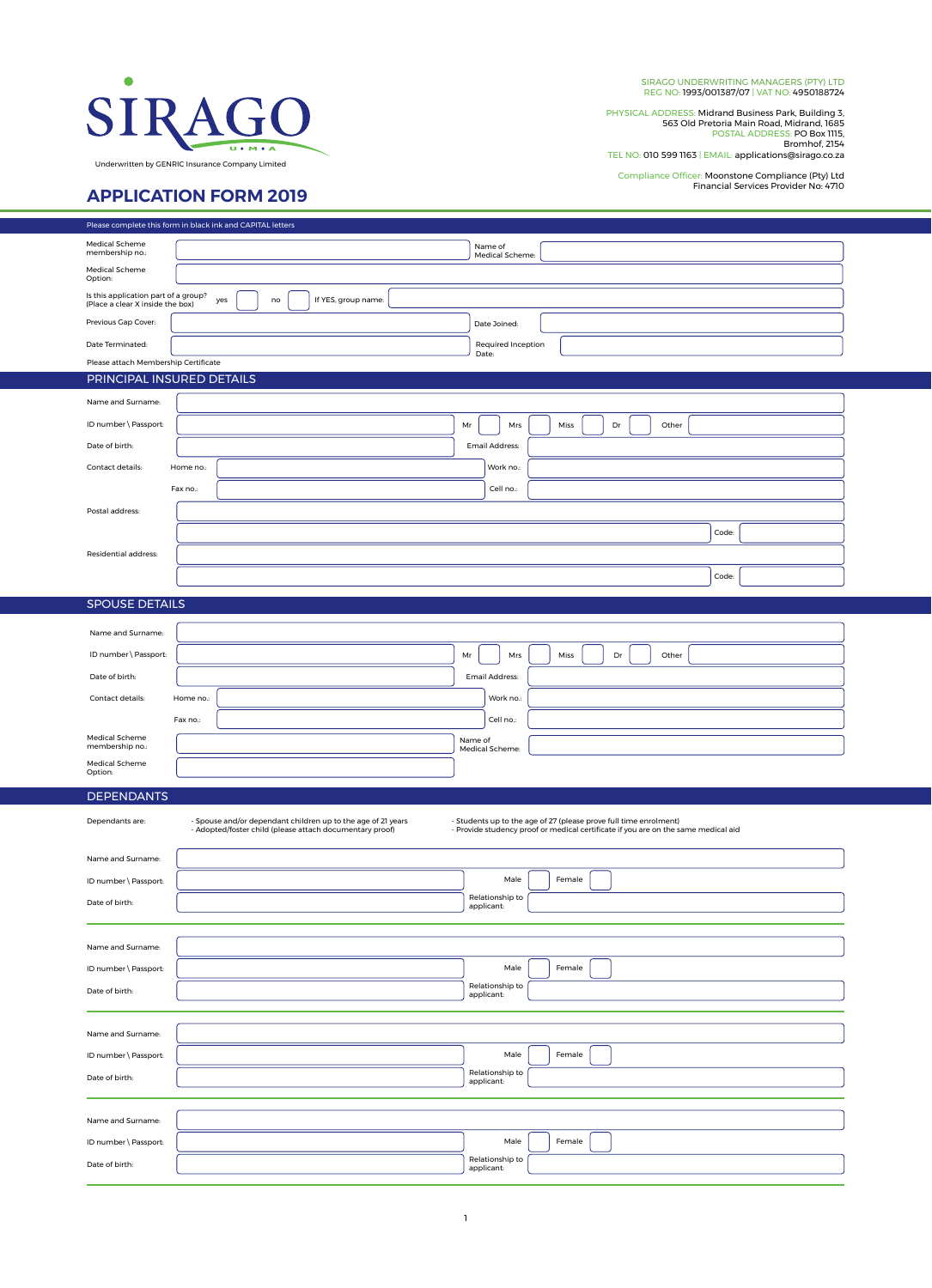#### SPECIFIC HEALTH QUESTIONS

| The following questions are related to the policyholder and or any beneficiaries or dependents on the policy. |  | YFS                                                                                                                          |  |  |
|---------------------------------------------------------------------------------------------------------------|--|------------------------------------------------------------------------------------------------------------------------------|--|--|
|                                                                                                               |  | Have you been admitted to hospital in the last 4 months?                                                                     |  |  |
|                                                                                                               |  | Are expecting a hospital admission or aware of any conditions or Illness that would require treatment in the next 12 months? |  |  |
|                                                                                                               |  | Are you or any of your dependents currently pregnant?                                                                        |  |  |
|                                                                                                               |  | Have you taken or are currently taking chronic medication in the past 24 months?                                             |  |  |
|                                                                                                               |  | Have you been on gap cover before and / or have had a gap claim? If yes, who was the provider?                               |  |  |

If you answered "Yes" to any of the questions, please provide details below.

| Question no. | Applicant/dependents | Disorder | Medication | Date Diagnosed |
|--------------|----------------------|----------|------------|----------------|
|              |                      |          |            |                |
|              |                      |          |            |                |
|              |                      |          |            |                |
|              |                      |          |            |                |
|              |                      |          |            |                |
|              |                      |          |            |                |

#### DEBIT ORDER DETAILS

| Name of account holder:     |                                                                                                                                                                                                                                                                                                                                                                                                |       |
|-----------------------------|------------------------------------------------------------------------------------------------------------------------------------------------------------------------------------------------------------------------------------------------------------------------------------------------------------------------------------------------------------------------------------------------|-------|
| Account no.:                |                                                                                                                                                                                                                                                                                                                                                                                                |       |
| Bank:                       | <b>Standard Bank</b><br>Cheque<br>Account type:                                                                                                                                                                                                                                                                                                                                                |       |
|                             | Savings<br>ABSA                                                                                                                                                                                                                                                                                                                                                                                |       |
|                             | Transmission<br><b>FNB</b>                                                                                                                                                                                                                                                                                                                                                                     |       |
|                             | Nedbank                                                                                                                                                                                                                                                                                                                                                                                        | Other |
|                             | Capitec                                                                                                                                                                                                                                                                                                                                                                                        |       |
|                             | Other                                                                                                                                                                                                                                                                                                                                                                                          |       |
| Debit order day:            | 15th<br>25th<br>Other<br>l7th<br>31st<br>1st                                                                                                                                                                                                                                                                                                                                                   |       |
|                             | I hereby instruct and authorise you to draw against my bank account the amount necessary for payment of my monthly premium due in respect of the above mentioned insurance, without prejudice to the<br>rights of Sirago Underwriting Managers (Pty) Ltd. I further authorise you to increase the amount in the terms of the policy from time to time and authorise my bank to effect payment. |       |
| Signature of account holder | Date:                                                                                                                                                                                                                                                                                                                                                                                          |       |

IMPORTANT INFORMATION

• Please make sure FULL details are given for questions answered YES.

• Application forms could be underwritten and conditions may be excluded for longer than 10 months.

• The onus lies on the insured to make sure that premiums are paid on a monthly basis. Reference on bank statements read: MD SIRAGO\_MED • Effective from 1 January 2019.

• In the event of a bereavement related claim the Insurer will pay the benefit into the principal or nominated beneficiaries account. The beneficiary must be noted on the policy prior to any loss. We will require the full name, surname and ID to note the beneficiary. At the time of a claim we will require the beneficiary's ID and proof of bank. Should there be no beneficiary noted on the policy prior to the loss or should we be unable to confirm the identity of the beneficiary, payment will always be made into the principal policyholders account.

#### DECLARATION BY APPLICANT

I, the undersigned, hereby declare:

- 1. That to the best of my knowledge and belief the information provided in connection with this application whether in my own handwriting or not, is true and I have not withheld any material facts which are known to me. (A material fact is likely to influence the assessment of this application by Sirago Underwriting Managers (Pty) Ltd. If you are in any doubt as to whether a fact is material or not, you should disclose it.)
- 2. That I understand that any relevant material fact omitted in this proposal form may lead to Sirago Underwriting Managers (Pty) Ltd not meeting claims, should the omitted fact have been of such importance that the risk may not have been accepted in the first instance, in terms of the policy. This may lead to the cancellation of this policy or rejection of claims without refund of premiums.
- 3. That I understand that this is an Accident and Health policy with stated benefits in terms of the Short-term Insurance Act 53 of 1998 and Insurance Act 18 of 2017 and not a Medical Scheme product.
- The sharing of claims information and underwriting information by Insurers is essential to enable the insurance industry to underwrite policies, assess risks fairly, reduce the incidence of fraudulent claims and protect the public interest in terms of limiting excessive premium increases. You hereby waive any right to privacy of any insurance information provided by you or on your behalf, in respect of any insurance policy or claims you lodge. You also consent to this information being disclosed to any other insurance company and/or verified against other legitimate source or a database.
- 5. I specifically consent to Sirago Underwriting Managers (Pty) Ltd contacting my current Medical Scheme and/or medical practitioner to verify any medical details as provided in my application form. I further consent to such information being disclosed to Sirago Underwriting Managers (Pty) Ltd for purpose of verifying the disclosure as provided on my application form.
- 6. That I will advise Sirago Underwriting Managers (Pty) Ltd of any changes to my health state between the point of application and actual inception of my policy.
- 7. As part of our claims validation process we used the services of a contracted third party in order to authenticate medical scheme membership, plan option type, relevant beneficiaries and agreed medical scheme option tariffs amongst other relevant information to validate the claim.
- 8. We reserve the right to call for additional information of a clinical nature. In the event that Sirago requests a PMA (Post Medical Assessment) from your doctor as part of the claims assessing and authentication process
- 9. I authorise Sirago Underwriting Managers to negotiate with service providers on my behalf for my medical claims and or bill and pay the provider direct.

| Signature of policyholder                       | Date: |  |
|-------------------------------------------------|-------|--|
| Spouse (If married in<br>community of property) | Date: |  |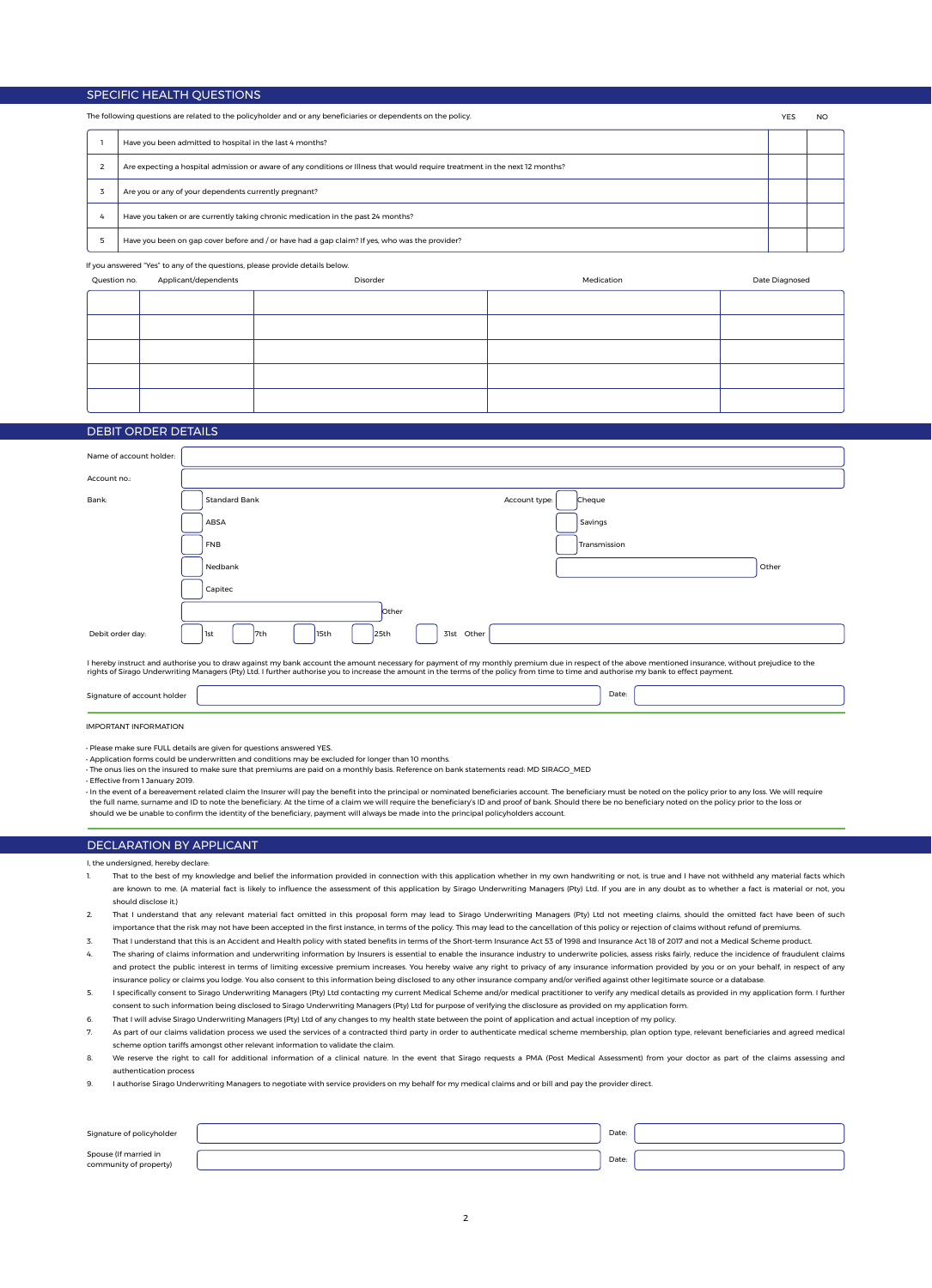| <b>INTERMEDIARY DETAILS</b>                                                             |                                                                                                                         |                        |                                                                                                                         |  |  |  |
|-----------------------------------------------------------------------------------------|-------------------------------------------------------------------------------------------------------------------------|------------------------|-------------------------------------------------------------------------------------------------------------------------|--|--|--|
| <b>INFORMED HEALTHCARE SOLUTIONS</b> Intermediary<br>S44336<br>Intermediary Group:      |                                                                                                                         |                        |                                                                                                                         |  |  |  |
| Sales Person:                                                                           | Sales Code:<br><b>GRAHAM PIKE</b>                                                                                       |                        |                                                                                                                         |  |  |  |
| 021 712 8866<br>Tel no.:                                                                |                                                                                                                         | Cell no.:              |                                                                                                                         |  |  |  |
| <b>OPTION SELECTION</b>                                                                 |                                                                                                                         |                        | <b>OPTION BY APPLICANT:</b>                                                                                             |  |  |  |
| ULTIMATE GAP COVER                                                                      | <b>INDIVIDUAL</b><br>64 UNDER                                                                                           | $65+$<br><b>FAMILY</b> | Premium per month<br>$\mathsf{R}$                                                                                       |  |  |  |
| PLUS GAP COVER                                                                          | <b>INDIVIDUAL</b><br>64 UNDER                                                                                           | $65+$<br><b>FAMILY</b> | TOTAL PREMIUM PAYABLE<br>$\sf R$                                                                                        |  |  |  |
| <b>GAP COVER</b>                                                                        | <b>INDIVIDUAL</b><br>64 UNDER                                                                                           | <b>FAMILY</b><br>$65+$ |                                                                                                                         |  |  |  |
| <b>GAP-LITE COVER</b>                                                                   | <b>INDIVIDUAL</b><br>64 UNDER                                                                                           | $65+$<br><b>FAMILY</b> | $\sf R$<br>*Intermediary Fee (Optional)                                                                                 |  |  |  |
| <b>GOV-GAP COVER</b>                                                                    | <b>INDIVIDUAL</b><br><b>FAMILY</b>                                                                                      |                        |                                                                                                                         |  |  |  |
| <b>EXACT COVER</b>                                                                      | <b>INDIVIDUAL</b><br>64 UNDER                                                                                           | $65+$<br><b>FAMILY</b> | * The Intermediary fee will only be collected subject to us<br>receiving a signed contract between the Intermediary and |  |  |  |
| EXACT WITH CO-PAY COVER                                                                 | <b>INDIVIDUAL</b><br>64 UNDER                                                                                           | $65+$<br><b>FAMILY</b> | Policyholder                                                                                                            |  |  |  |
| EXACT COVER WITH GAP                                                                    | <b>INDIVIDUAL</b><br>64 UNDER                                                                                           | $65+$<br><b>FAMILY</b> |                                                                                                                         |  |  |  |
| EXACT WITH GAP AND CO-PAY COVER                                                         | <b>INDIVIDUAL</b><br>64 UNDER                                                                                           | $65+$<br><b>FAMILY</b> |                                                                                                                         |  |  |  |
|                                                                                         | * This Intermediary fee is optional and is paid to the intermediary on top of the statutory commission on your approval |                        |                                                                                                                         |  |  |  |
| Please return the completed form to applications@sirago.co.za or by fax to 086 508 2292 |                                                                                                                         |                        |                                                                                                                         |  |  |  |
|                                                                                         | NOMINATED BENEFICIARY (related to death benefits and/or premium waivers)                                                |                        |                                                                                                                         |  |  |  |
|                                                                                         |                                                                                                                         |                        |                                                                                                                         |  |  |  |
| Name and Surname:                                                                       |                                                                                                                         |                        |                                                                                                                         |  |  |  |
| ID number / Passport:                                                                   |                                                                                                                         | Mr<br>Mrs<br>Miss      | Dr<br>Other                                                                                                             |  |  |  |
| Date of birth:                                                                          |                                                                                                                         | Email Address:         |                                                                                                                         |  |  |  |
| Contact details:<br>Home no.:                                                           |                                                                                                                         | Work no.:              |                                                                                                                         |  |  |  |
| Fax no.:                                                                                |                                                                                                                         | Cell no.:              |                                                                                                                         |  |  |  |
| Relationship to Main member:                                                            |                                                                                                                         |                        |                                                                                                                         |  |  |  |
| <b>BANKING DETAILS FOR REFUNDS</b>                                                      |                                                                                                                         |                        |                                                                                                                         |  |  |  |
|                                                                                         | SHOULD YOU NOT COMPLETE THIS SECTION IT WILL RESULT IN US USING YOUR DEBIT ORDER DETAILS                                |                        |                                                                                                                         |  |  |  |
| Name of account holder:                                                                 |                                                                                                                         |                        |                                                                                                                         |  |  |  |
| Account no.:                                                                            |                                                                                                                         |                        |                                                                                                                         |  |  |  |
| Bank:<br>Standard Bank                                                                  |                                                                                                                         | Account type:          | Cheque                                                                                                                  |  |  |  |
| ABSA                                                                                    |                                                                                                                         |                        | Savings                                                                                                                 |  |  |  |
| <b>FNB</b>                                                                              |                                                                                                                         |                        | Transmission                                                                                                            |  |  |  |
| Nedbank                                                                                 |                                                                                                                         |                        | Other                                                                                                                   |  |  |  |
| Capitec                                                                                 |                                                                                                                         |                        |                                                                                                                         |  |  |  |
| Other                                                                                   |                                                                                                                         |                        |                                                                                                                         |  |  |  |
| Signature of account holder<br>Date                                                     |                                                                                                                         |                        |                                                                                                                         |  |  |  |
| <b>STATISTICS</b>                                                                       |                                                                                                                         |                        |                                                                                                                         |  |  |  |
| Indian/Asian<br>Race:                                                                   | Black<br>Coloured                                                                                                       | White<br>Other         |                                                                                                                         |  |  |  |
| Gender:<br>Male<br>Female                                                               |                                                                                                                         |                        |                                                                                                                         |  |  |  |
| Income Bracket:<br>$0 - 2500$                                                           | 5 001-7 500<br>2 501 - 5 000                                                                                            | 10 001 - 12 500        | 12 501 - 15 000<br>15 001 +                                                                                             |  |  |  |

**Disclaimer**: We believe in protecting your privacy and will not share, rent or sell any personal information or any statistical data received to third parties outside of Sirgo Underwriting Managers, except as described<br>in



Sirago Underwriting Managers (Pty) Ltd is an authorised Financial Services Provider (FSP:4710) Underwriting Agency for GENRIC Insurance<br>Company Limited (FSP: 43638). GENRIC is an authorised financial services provider and

SIRAGO